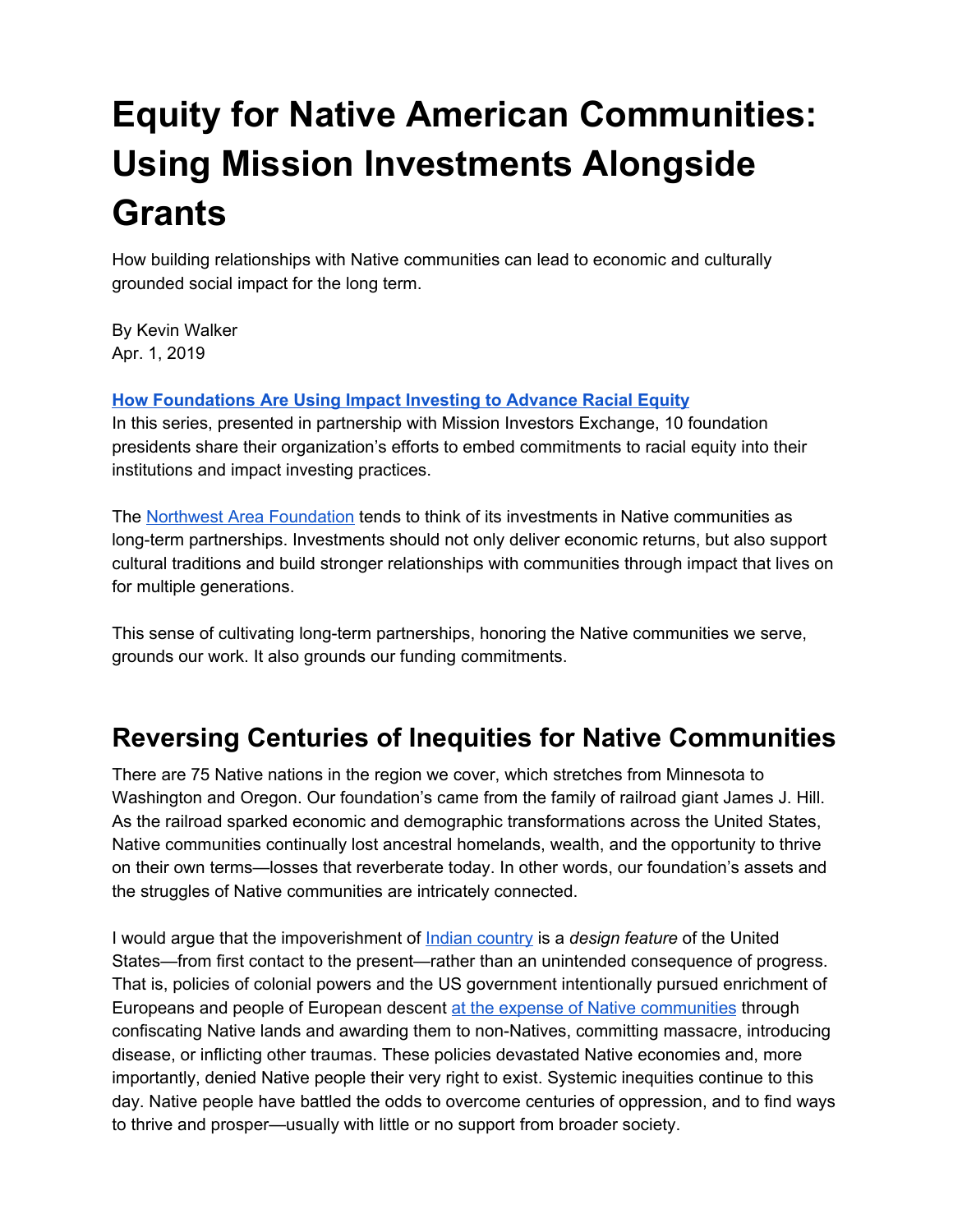Through our funding, we aim to acknowledge the inequities facing Native communities and recognize that those communities deserve much better. We support solutions to economic challenges led by and for Native communities, because we honor the right of Native people to control their own futures. Native people know their communities better than anyone else, and they've been building their own solutions for centuries, long before foundations like ours existed. Back in 2012, we chose to encourage more funding for Native communities by making a formal commitment to award 40 percent of our grants to Native-led nonprofits. The commitment was a way to lead by example and hold ourselves accountable, which we couldn't do unless we tracked and measured our performance. We've met that commitment every year since.

Yet our own funding is only a drop in the bucket. We'd love to recruit more like-minded funders, because Native communities continue to fly beneath the radar. A 2018 report from First [Nations](https://www.firstnations.org/publications/we-need-to-change-how-we-think-perspectives-on-philanthropys-underfunding-of-native-communities-and-causes/) [Development](https://www.firstnations.org/publications/we-need-to-change-how-we-think-perspectives-on-philanthropys-underfunding-of-native-communities-and-causes/) Institute shows that only 0.23 percent of philanthropic funding goes to Native communities, although Native people constitute two percent of the US population and experience a disproportionate level of need.

This tendency to overlook Native people also persists among mission investors. In fact, we haven't even been able to find a study on Native funding through mission investments despite strong demand for capital in Native communities. A report from the [Minneapolis](https://www.minneapolisfed.org/indiancountry/research-and-articles/cicd-working-paper-series/findings-from-the-2017-native-cdfi-survey-industry-opportunities-and-limitations) Federal Reserve's Center for Indian Country [Development](https://www.minneapolisfed.org/indiancountry/research-and-articles/cicd-working-paper-series/findings-from-the-2017-native-cdfi-survey-industry-opportunities-and-limitations), for example, showed a \$48 million gap in financing needs among Native communities in 2017.

#### **Native CDFIs: Proven Allies for Meeting Capital Needs**

A number of our grants and mission investments support Native community development financial institutions (CDFIs), and for us, these investments have been transformational. Funders looking for opportunities to support Native communities should learn more about them. Native CDFIs are founded and led by Native people, and located in Native communities. They provide loans, financial assistance, education, and training for Native entrepreneurs and businesses—and they do so with the utmost cultural competence. They also play an essential facilitation role as a trusted [investment](https://www.nwaf.org/native-cdfi-investment-partners/) partner. Their financial knowledge and strong connections to the local community and Native culture allow them to open up pathways between their economies and outside resources. This truly unique expertise has led to a very [successful](https://www.nwaf.org/native-cdfi-investment-partners/) track [record](https://www.nwaf.org/native-cdfi-investment-partners/) of helping businesses and entrepreneurs rooted in tribal economies grow, generate jobs, and cultivate fertile ground for further investment.

Indeed, Native CDFIs "can make connections between individuals and financial institutions, and find creative ways to keep those relationships working," says Ted Piccolo, a member of Colville Confederated Tribes, and executive director of Native CDFI grantee and PRI recipient Northwest Native [Development](https://thenndf.org/) Fund.

Northwest Area Foundation currently has active grants with 18 Native CDFIs, totaling more than \$10 million, and three mission investments, totaling nearly \$2 million. We believe these investments represent a special opportunity for long-term impact because they not only help meet capital needs, but also feed the self-determination of Native communities. As **[Piccolo](https://www.nwaf.org/leaders/) says**,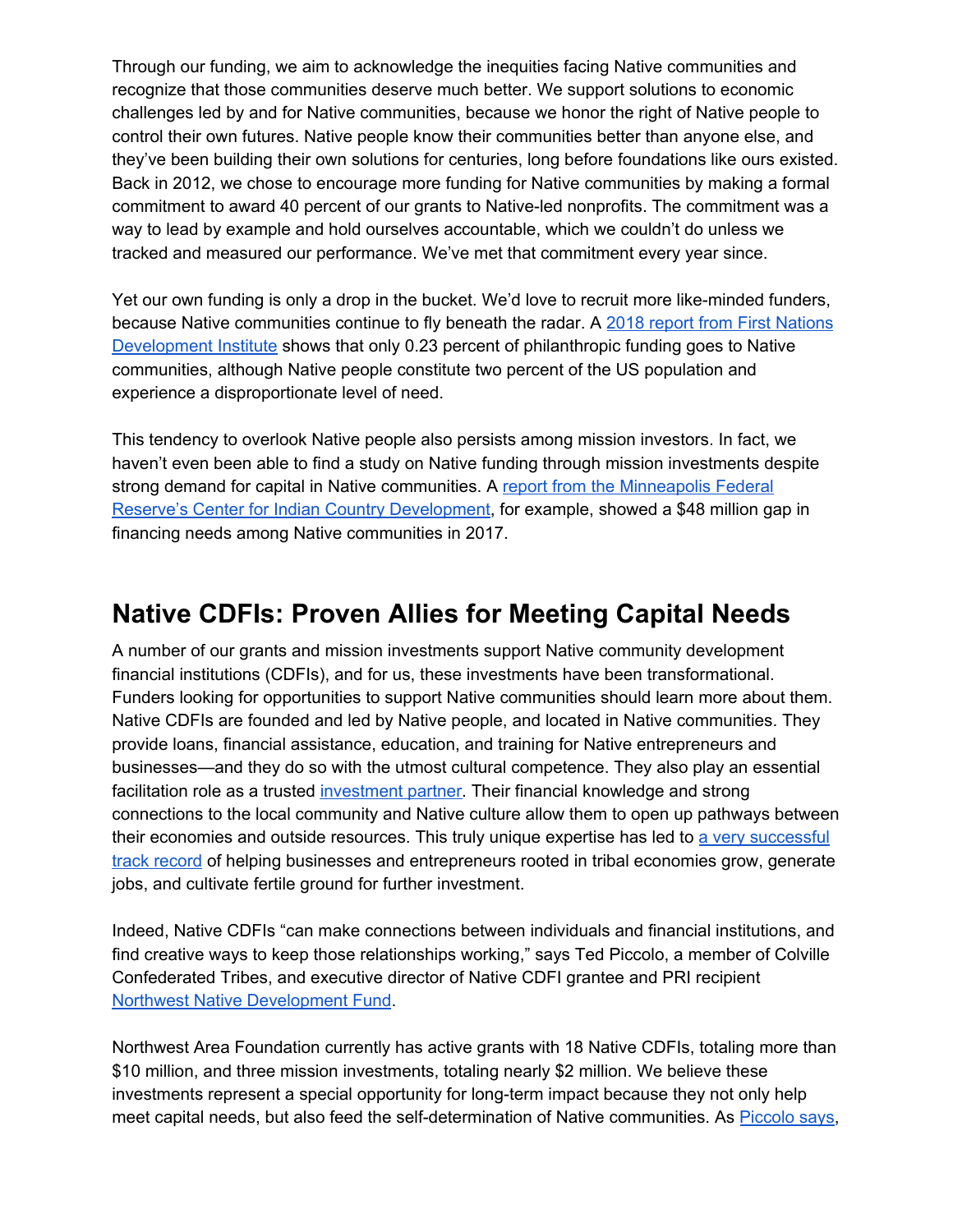"We're dedicated to the dirt, dedicated to our land and our culture … What it means is, we're not going anywhere!" We wholeheartedly support this kind of multi-generational thinking.

# **Using Program-Related Investments as Mission Investments**

Our three mission investments in Native CDFIs are program-related investments (PRIs), which we define as below-market-rate investments that prioritize impact over financial return. Our PRIs come directly from our endowment, just like our market-rate mission investments and other forms of investing. This is unlike many foundations, which draw their PRIs from grants budgets. So if we lose money on a PRI, our endowment absorbs the loss without reducing our available budget for grantmaking.

But we haven't lost money. Despite a few, isolated losses on individual PRIs, we've emerged from 14 years of making PRIs to Native and non-Native recipients with a [small](https://www.nwaf.org/2018/05/23/pri-measurement/) net profit. Importantly, all our PRIs are part of a revolving pool of loan funds that offers below-market-rate loans to Native CDFIs at 1 to 3 percent interest, which helps to cover any losses. Our low interest rate also allows the Native CDFIs to charge low interest rates to customers, while still yielding earnings that can cover their expenses. The PRIs also boost the amount of lending capital that Native CDFIs can report on their books, which then attracts more capital from other investors. As we get repaid, we can lend the money to other Native CDFIs. These criteria for PRIs—along with others, such as flexible loan terms and small loan sizes—foster long-term partnerships that provide capital to the people who need it most.

## **How a Grant and a PRI Facilitated a \$10 Million Capital Pool**

One inspiring example of this approach comes from First Nations Oweesta [Corporation,](https://www.oweesta.org/) a national Native CDFI intermediary and a true leader in helping grow the field over the last decade or two.

We've awarded a number of grants to Oweesta during the past several years, including a recent grant of \$1 million to seed a \$10 million [capital](https://www.nwaf.org/2018/03/30/oweesta-launches-10m-native-cdfi-capital-pool/) pool. Oweesta is using the pool for relending to a group of Native CDFIs so that those organizations can build their capacity to receive loans from other investors. It's the first pool of this size created for Native CDFI lending capital that's not funded by the federal government.

Alongside the grant, we've provided a \$500,000 PRI, which allows Oweesta to continue lending to smaller and still-emerging Native CDFIs outside the capital pool. Oweesta estimates that relending activities will yield 3,000 jobs and 120 units for affordable housing through loans to 900 small businesses.

Chrystel Cornelius, Oweesta's executive director and member of the Ojibwe and Oneida tribes, told us that the investments increase the organization's "ability to promote progressive job